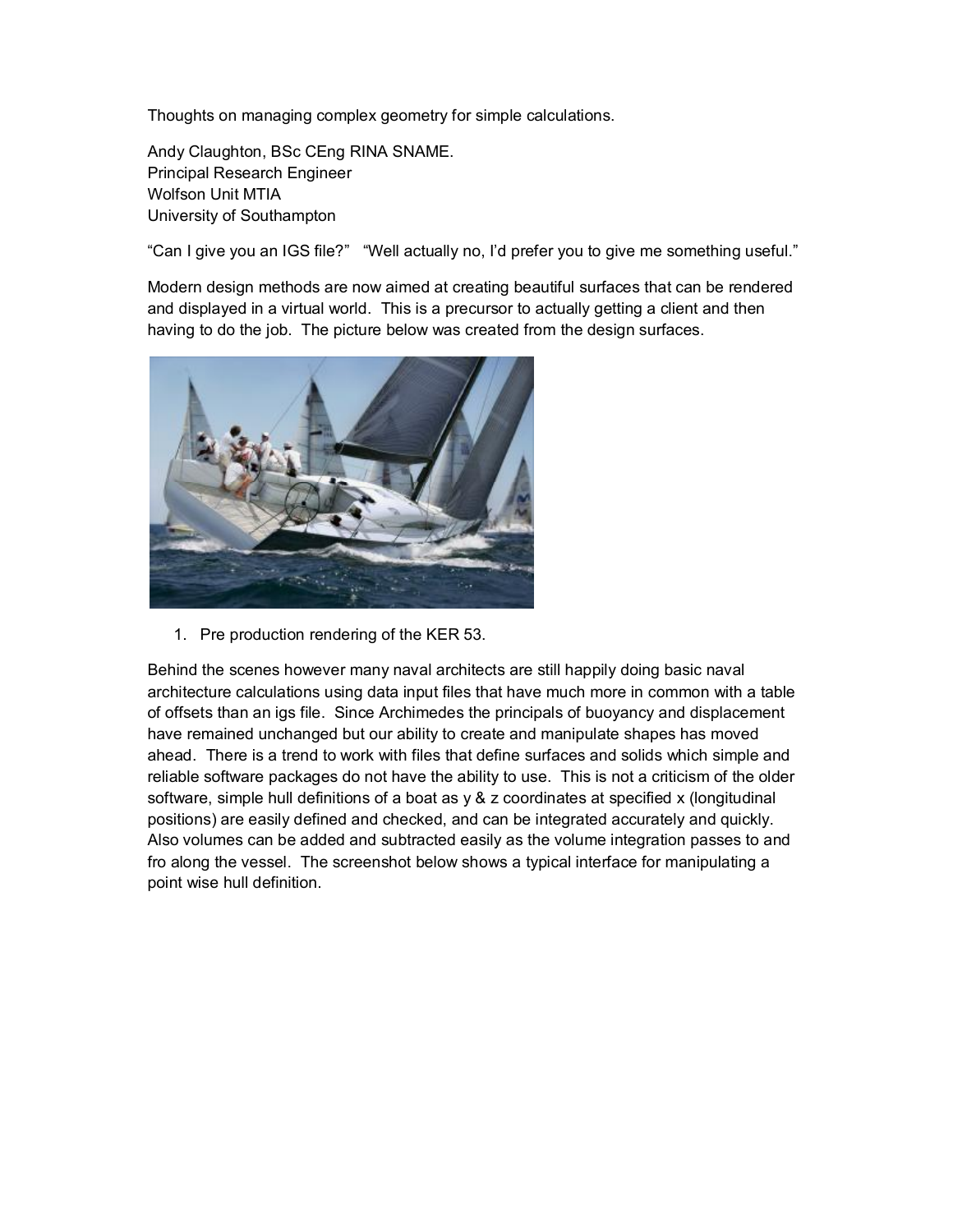| <b>CONGATIVES AND AND BULLET AND ALL AND AND ADDRESS</b><br>Triple<br>Base<br>Condition 1<br><b>COLOR</b> |   |                   |          |              |                    | Sections<br>All Section Clo Appendage Points<br>Set Auto<br>Remove<br>Reverse All<br>Edit Section X.<br>Point Dader<br>Delete Seotion |                                   |  | <b>Selected Section Points</b><br>Seolian Ello Appendage Point<br>Set Auto    Rewove<br>Set Clo Point<br><b>Baverze Point</b><br>Edit Point<br><b>Dider</b><br>Delete Point. |         |              |  |
|-----------------------------------------------------------------------------------------------------------|---|-------------------|----------|--------------|--------------------|---------------------------------------------------------------------------------------------------------------------------------------|-----------------------------------|--|------------------------------------------------------------------------------------------------------------------------------------------------------------------------------|---------|--------------|--|
|                                                                                                           |   |                   |          |              |                    |                                                                                                                                       |                                   |  |                                                                                                                                                                              |         |              |  |
|                                                                                                           |   |                   |          |              | 201510000005101520 |                                                                                                                                       |                                   |  |                                                                                                                                                                              |         |              |  |
|                                                                                                           |   | $+ -11$<br>÷      |          |              |                    |                                                                                                                                       |                                   |  |                                                                                                                                                                              |         |              |  |
|                                                                                                           |   |                   |          | Field Entry. |                    |                                                                                                                                       | Fix Enors. Elsow Section Einstit. |  |                                                                                                                                                                              |         |              |  |
|                                                                                                           |   | $+21$<br>$\Delta$ | - 4      |              |                    | Sections                                                                                                                              |                                   |  | Section 28 Points                                                                                                                                                            |         |              |  |
|                                                                                                           |   |                   |          |              |                    | Section-                                                                                                                              | $\mathbb{K}$ m                    |  | Port                                                                                                                                                                         | lYm.    | Zm           |  |
|                                                                                                           |   |                   |          |              | 20 <sup>2</sup>    | 23                                                                                                                                    | $-3.7502$                         |  |                                                                                                                                                                              | ũũ      | $-0.1957$    |  |
|                                                                                                           |   |                   |          |              | 1.5                | 24                                                                                                                                    | $-3.5002$                         |  | 2                                                                                                                                                                            | 0.10770 | $-0.1939$    |  |
|                                                                                                           |   |                   |          |              | 1.0 <sub>1</sub>   | 25                                                                                                                                    | $-3.2502$                         |  | э                                                                                                                                                                            | 0.19590 | $-0.1878$    |  |
|                                                                                                           |   |                   |          |              | 0.5                | 26                                                                                                                                    | $-3.0002$                         |  | 4                                                                                                                                                                            | 0.26920 | $-0.1766$    |  |
|                                                                                                           |   |                   |          |              |                    | 27                                                                                                                                    | $-2.7502$                         |  | $\overline{5}$                                                                                                                                                               | 0.32930 | $-0.1593$    |  |
| $-10$                                                                                                     | ą | 項<br>文            | а        | ą            | 0.5                | 28                                                                                                                                    | 2,5002                            |  | £                                                                                                                                                                            | 0.37970 | $-0.1348$    |  |
|                                                                                                           |   |                   |          |              | 1.0                | 29                                                                                                                                    | 22502                             |  | 7                                                                                                                                                                            | 0.4290  | $-0.1023$    |  |
|                                                                                                           |   |                   |          |              | $1.5 -$            | 30                                                                                                                                    | $-2.0002$                         |  | $\overline{8}$                                                                                                                                                               | 0.46960 | -0.06109     |  |
|                                                                                                           |   |                   |          |              | 237                | 31                                                                                                                                    | $-1.7502$                         |  | 9                                                                                                                                                                            | 0.51110 | $-0.01099$   |  |
|                                                                                                           |   |                   |          |              |                    | 32                                                                                                                                    | $-1.5002$                         |  | 10                                                                                                                                                                           | 0.55130 | 0.048309     |  |
|                                                                                                           |   |                   |          |              |                    | 33                                                                                                                                    | $-1.2502$                         |  | 11                                                                                                                                                                           | 0.59080 | 0.11691      |  |
|                                                                                                           |   |                   |          |              |                    | 34                                                                                                                                    | $-1.0002$                         |  | 12                                                                                                                                                                           | 0.63020 | 0.19511      |  |
|                                                                                                           |   |                   |          |              |                    | 35                                                                                                                                    | $-0.7502$                         |  | 13                                                                                                                                                                           | 0.67040 | 0.28371      |  |
| $-10$                                                                                                     | ₩ |                   | $\cdots$ | $-2$         |                    | 36                                                                                                                                    | $-0.5002$                         |  | 14                                                                                                                                                                           | 0.71230 | 0.39771      |  |
|                                                                                                           |   |                   |          |              | $-1+$              | 37                                                                                                                                    | 0.2502                            |  | 15                                                                                                                                                                           | 0.7570  | 0.51311      |  |
|                                                                                                           |   |                   |          |              |                    | 38                                                                                                                                    | $-0.0$                            |  |                                                                                                                                                                              |         |              |  |
|                                                                                                           |   |                   |          |              | 긤                  |                                                                                                                                       |                                   |  |                                                                                                                                                                              |         | <b>Close</b> |  |

2. Screen capture from Wolfson Unit Lines Processing Program (LPP)

As consultants involved in physical and computer model testing, at the start of every job we are faced with the problem of getting drawings from the client and manipulating them into a form that a) we can use and b) doesn't lose important geometrical information. A request for information usually gets the reply "I've got an IGS file can you work from that"? This isn't an academic problem because every hour we spend working on the files is time that gets taken away from productive work. How can we easily say yes to that question? It will be several years before all software that works on simple hull definition files is abandoned, but creating the input files becomes more difficult as surface definitions become more complex and detailed.

Working in the small craft industry I have run across the full gamut of design and analysis packages, a non exhaustive list of which are shown below.

| High end CAD         | Regular CAD         | Freeware        | Hand drawings |
|----------------------|---------------------|-----------------|---------------|
| Catia                | Rhinocerous (Rhino) | Google Sketchup |               |
| SolidWorks           | AutoCAD (Light)     |                 |               |
| Pro-Engineer         | MaxSurf             |                 |               |
| <b>ACAD Inventor</b> |                     |                 |               |
| Siemens NX7          |                     |                 |               |

On the left hand side of the table these packages cost several thousands a year in licences, but they are complete parametric systems that large manufacturers demand to maintain product lifecycle management. A few design houses will support this kind of system, but it relies on having staff members entirely given over to using and managing the system. More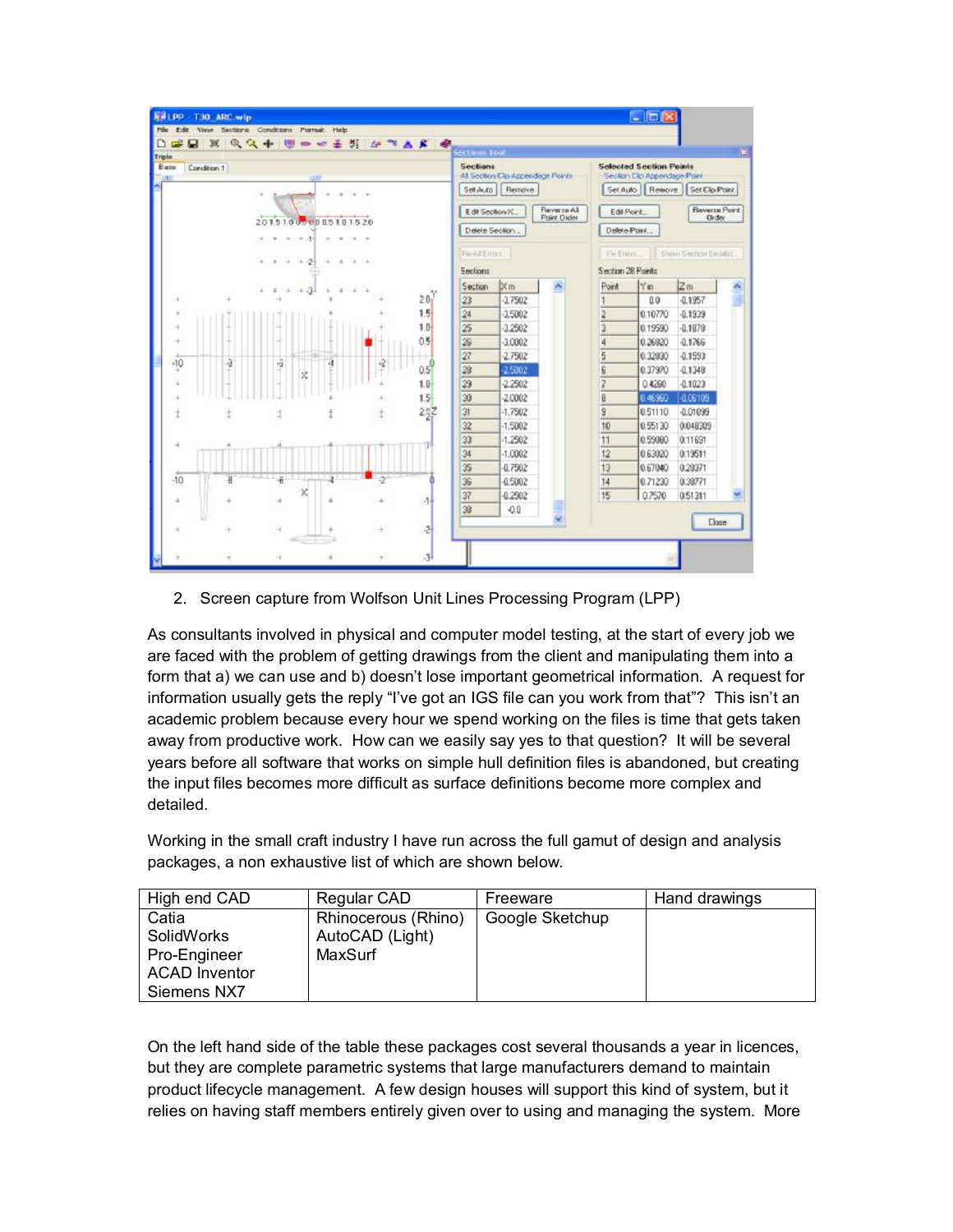commonly small design houses will use regular CAD, with the SolidWorks system appearing more and more as a financially tolerable way of getting "parametric " CAD into the work place.

These packages will usually export an IGS file, but often an IGS file is composed of several tens of surfaces, when of course all we want is the shape of the hull as a continuous definition. Also some programs such as the lower end of MaxSurf restrict the number of surfaces you can view at any one time.



3. Typical hull IGS file with multiple patches.

Fortunately Rhino comes to the rescue, it has become the lingua franca of groups trying to communicate shape information, it's very unusual for Rhino not to be able to at least open most files that you throw at it. That said its not an easy task to simplify complex assemblies that are not native to Rhino.

Once you have the file in Rhino the next step depends on what the task at hand is. For model construction we might need to get sections plotted at model scale or create a file for NC cutting of frames, or get a file to a 3D milling machine for small components.

At this stage it's important to address the question of accuracy vs. fairness of the surface. For hull models I like the model to be fair, durable and easily handled rather than accurate to within a fraction of a mm, but heavy, or delicate or both. For appendages, of course these must be super accurate as our ability to calculate viscous drag relies on knowing the section shapes. Also when exporting a hull surface from Rhino and Maxsurf into higher end packages beware that the surface that looks OK in one program may have idiosyncrasies that make it hard to manipulate when doing offset surfaces to create moulds and build frames. Most commonly we will need to extract a DXF file that captures only the features we want to model.

For hydrostatics we need an LFH file, for ORCi yacht race handicapping (IMS as was) we need a OFF file, both these are simple definitions of y and z coordinates at fixed x. How do we get from an IGS to an LFH file?.

Both Rhino and MaxSurf will export a 3 dimensional DXF file of the display they have on the screen. Both programs let you define cross sections at predefined longitudinal positions. In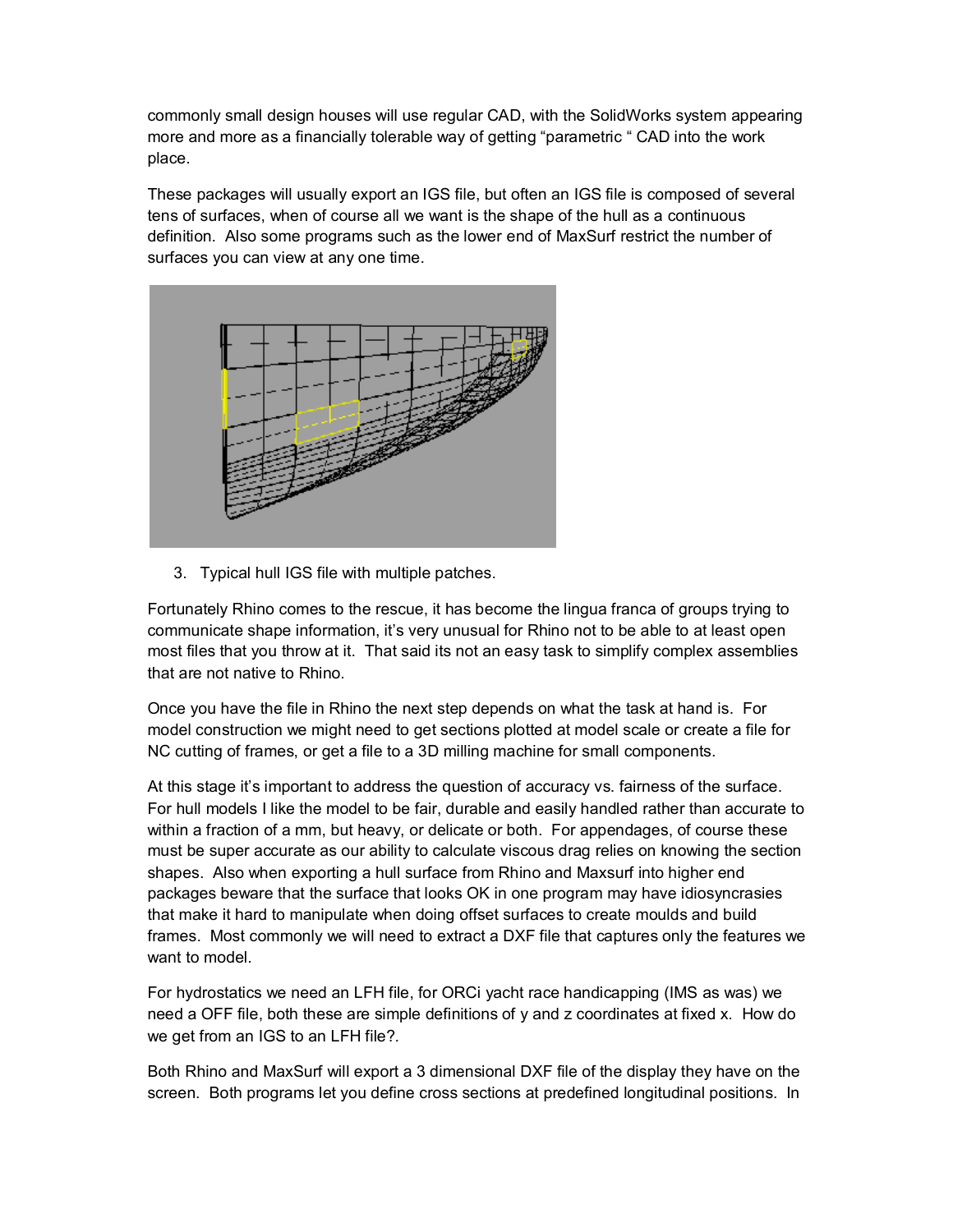MaxSurf it's hard to clutter up the picture, but turn off grids and labels before exporting, you don't need the station numbers in the DXF file.



4. Screen capture of a MaxSurf Body plan ready for export to DXF

In Rhino its easier just put all you want to export on a single layer and hide the rest when time comes to export. Increasingly Rhino plug ins are seen as the way forward for software developers wanting to get an accessible front end to other programs that require geometry definition.

Once you have a DXF file that looks like a simple body plan it's likely that the DXF file may not define the hull sections as continuous curves if the sections have been created from a multi surfaced parent. Also it can be hard to coincide the x,y,z orientations of the input and output.

To get over this problem the Wolfson Unit wrote a small freeware application that takes a 3D DXF file and creates a manageable LFH file. It allows you to map the DXF file to the most appropriate orientation and also it can stitch sections into continuous curves and isolate longitudinal curves so that they can be removed from the file, leaving only cross sectional curves. All of this is made much easier if you keep the exported DXF file AS SIMPLE AS POSSIBLE.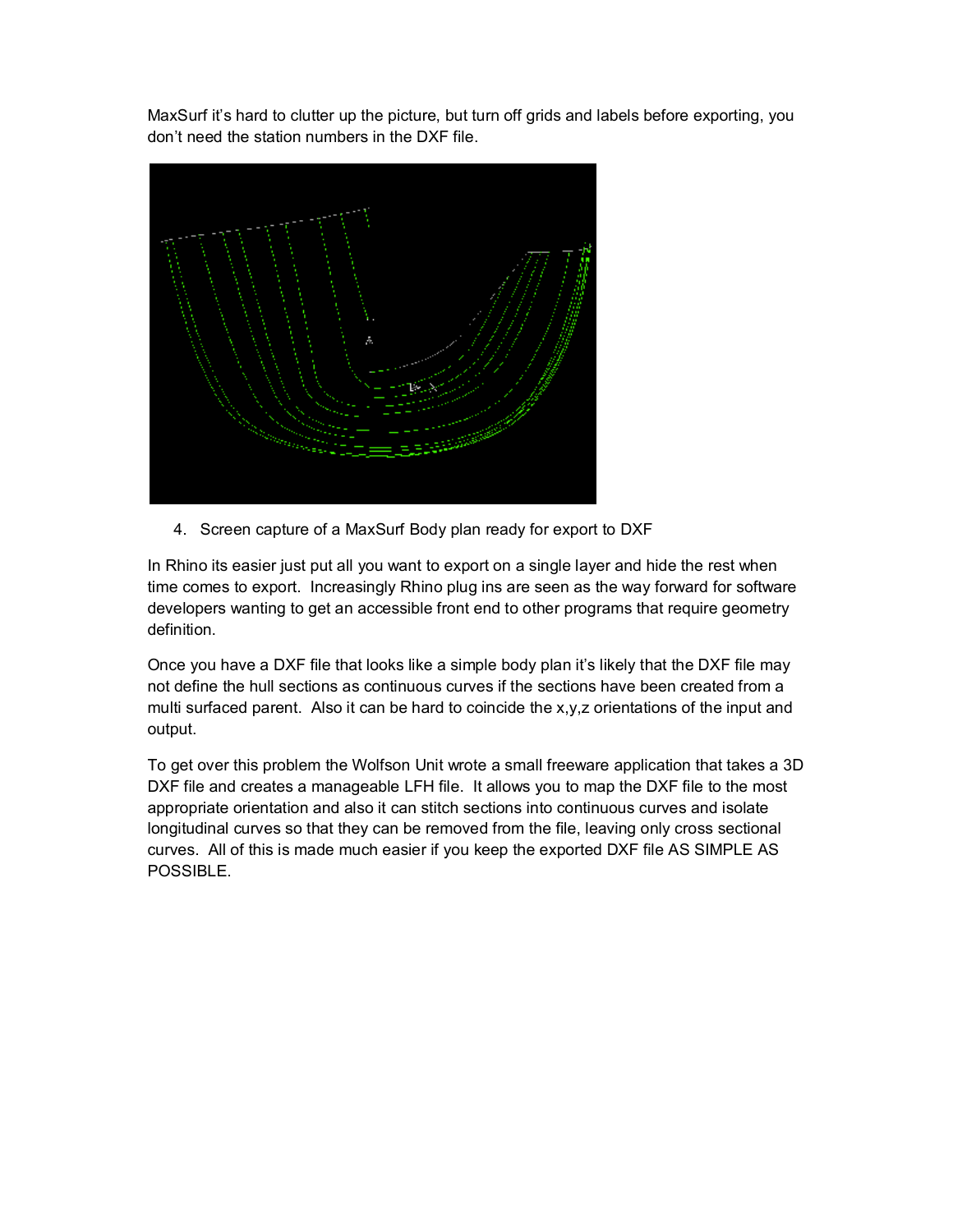

5. Screen shot of the DXF to LFH converter showing longitudinal and sectional curves.

Once you have an LFH we can read it into the Wolfson HST and LPP programs that preprocess the data for stability and VPP calculations. The LPP will also calculate IMS offset files and write those out, but in truth the LFH file is pretty similar to an OFF file and a few minutes work with Excel will sort it out.

The old IMS offset file format is commonly used to capture simple sailing yacht hull definitions, the format is described in the ORC VPP Documentation. [\(http://www.orc.org/rules/ORC%20VPP%20Documentation%202009.pdf\)](http://www.orc.org/rules/ORC%20VPP%20Documentation%202009.pdf)

Similar issues arise when trying to move in the opposite direction up the file food chain, from simple offset files and surfaces into CFD (Computational Fluid Dynamics) or FEA programs. Moving from an offset file to CAD, you can get point files into Rhino and SolidWorks very easily using a text file of x, y, & z coordinates. With other packages you may hear the phrase "it's easy, just write a small macro". My advice at that point is to seek an alternative solution, or ask your children for help.

In aerodynamics and hydrodynamics we are used to seeing beautifully sculpted shapes, and these are well suited to NURBS type representations and so they tend to get used as the basis for creating meshes for input to CFD software. Here, as always it's helpful to have a clear idea what the surface will be used for. For example to run CFD on a yacht's sails the computer model is set in a flow domain or "virtual wind tunnel" For a modern racing yacht this would be 60m high and wide and 100m long, i.e. a volume of 360,000 m<sup>3</sup>. The picture below shows the cell outlines of a typical domain, the sails are circled in white.

The computer program attempts to predict the flow around the solid object by dividing the domain into small interconnected cells and calculating the flow through the domain and around the shapes in it by calculating a flow velocity and direction at the centre of each cell.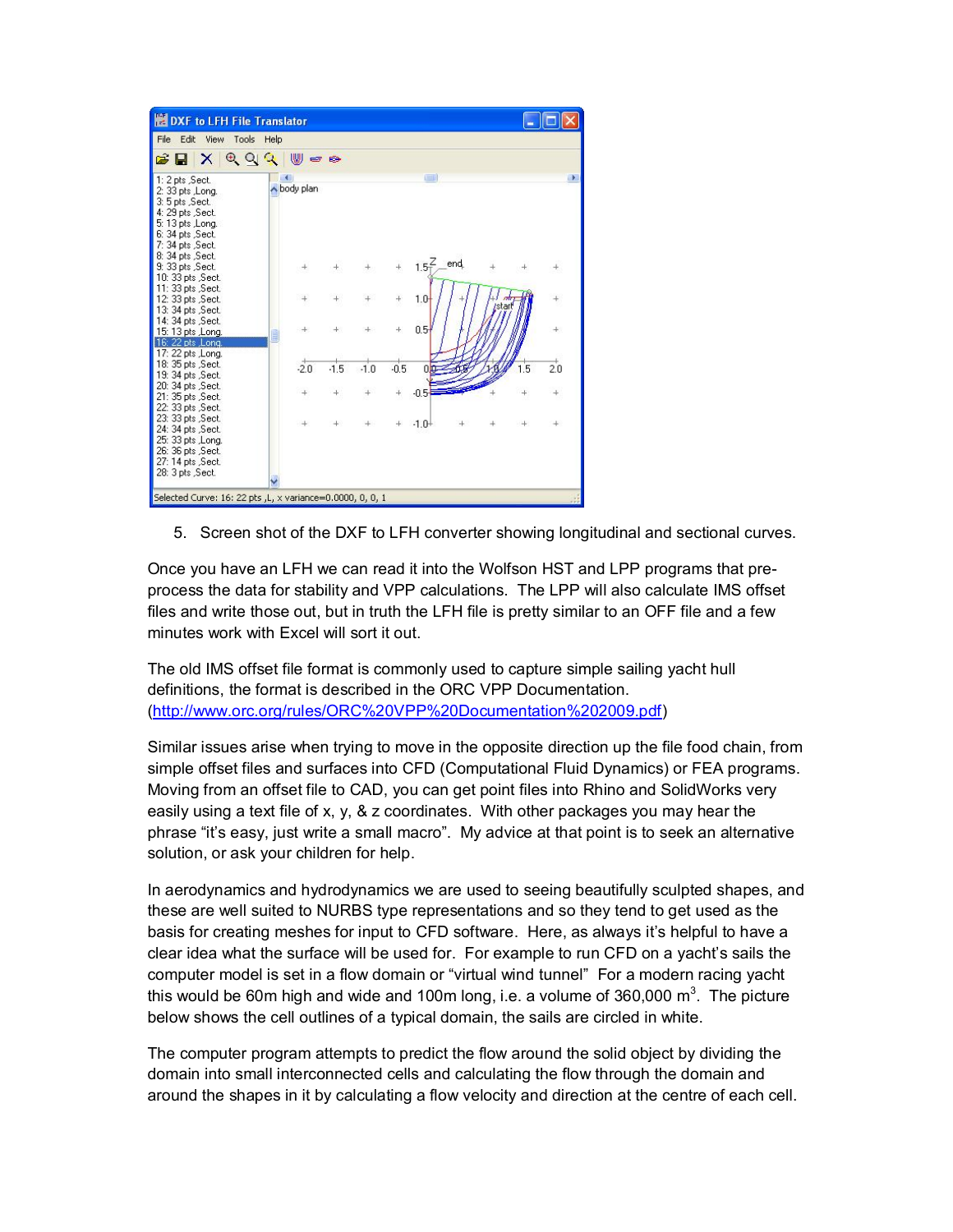

6. Typical CFD domain.

The complete solution satisfies flow continuity (what goes in must come out) through the domain, and through each individual cell. Once you have the flow velocity at each cell position you can calculate the force on each surface cell and integrate the total force on the "model", plus you get colourful plots by the million to inspect what is going on throughout the domain.

Typically with a modern computer you can think of using 25-50million cells to fill the domain, i.e. 25-50 million individual data points of flow velocity. This means that if the domain was divided up evenly each cell would be a cube about 15mm on each edge. Clearly that's too big if you are trying to predict boundary layer flow, where you need cell sizes less than a mm. To get around this the meshes are generated so that close to the model the cells are small, and further away they can be allowed to grow substantially larger. In this way flow details are captured and the global flows are more simply calculated.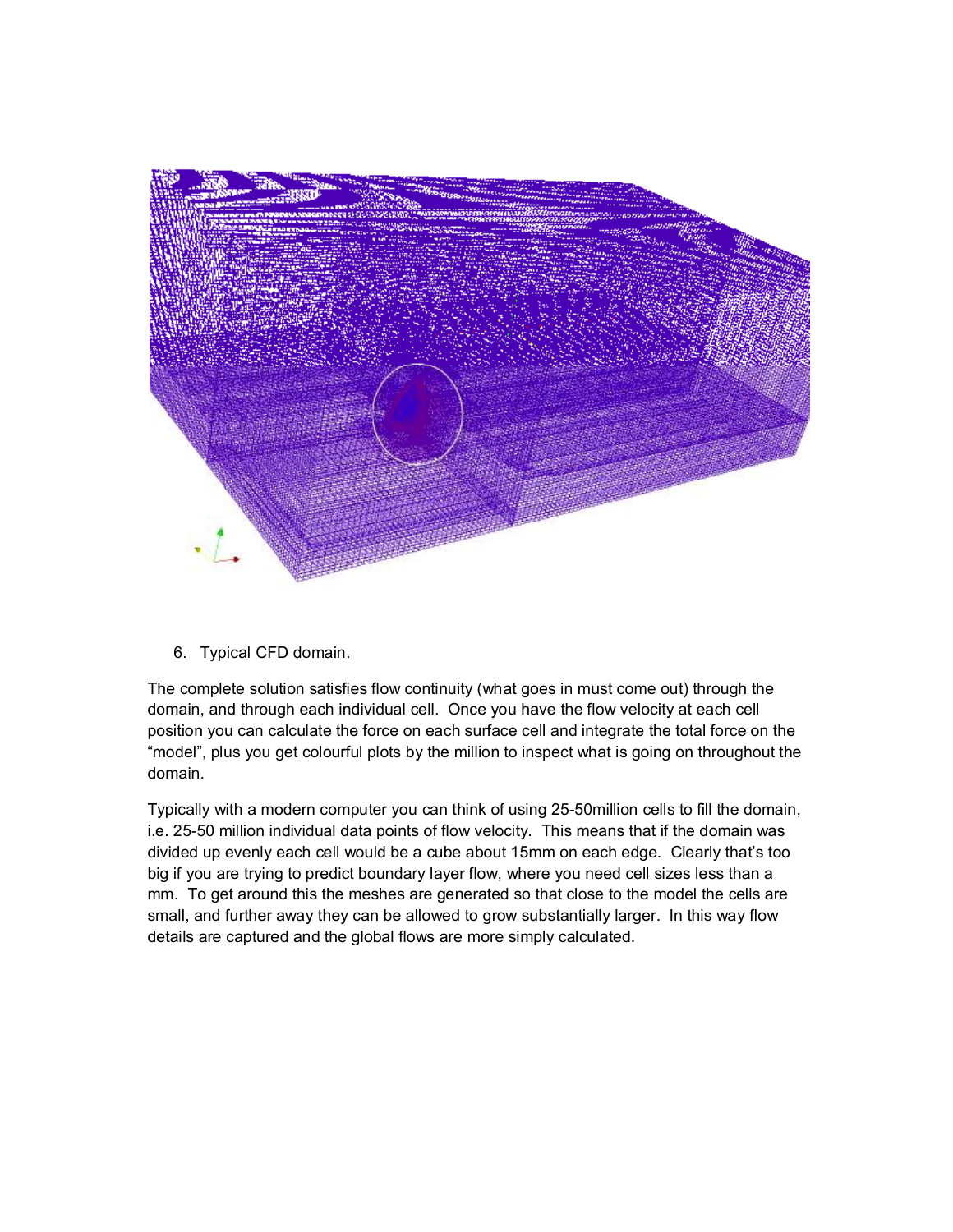

7. Close up of the cells around the sails.

Meshing is a fine field of research and all sorts of tools are available, but in the engineering world where deadlines are fixed you have to find solutions that work, reliably, consistently and cheaply. Consequently, we are moving towards using STL files for defining geometries, this file format basically covers your shape with tiny planar triangles, and was developed for use in rapid prototyping systems as an easy way to represent complex geometries. This is an anathema to those who see the purity of their sculpted curved surfaces being made out of plane facets. Truth is though the facets are small, and it's a versatile format, it works for sails, but also for more irregular geometries, such as cyclists and skiers.